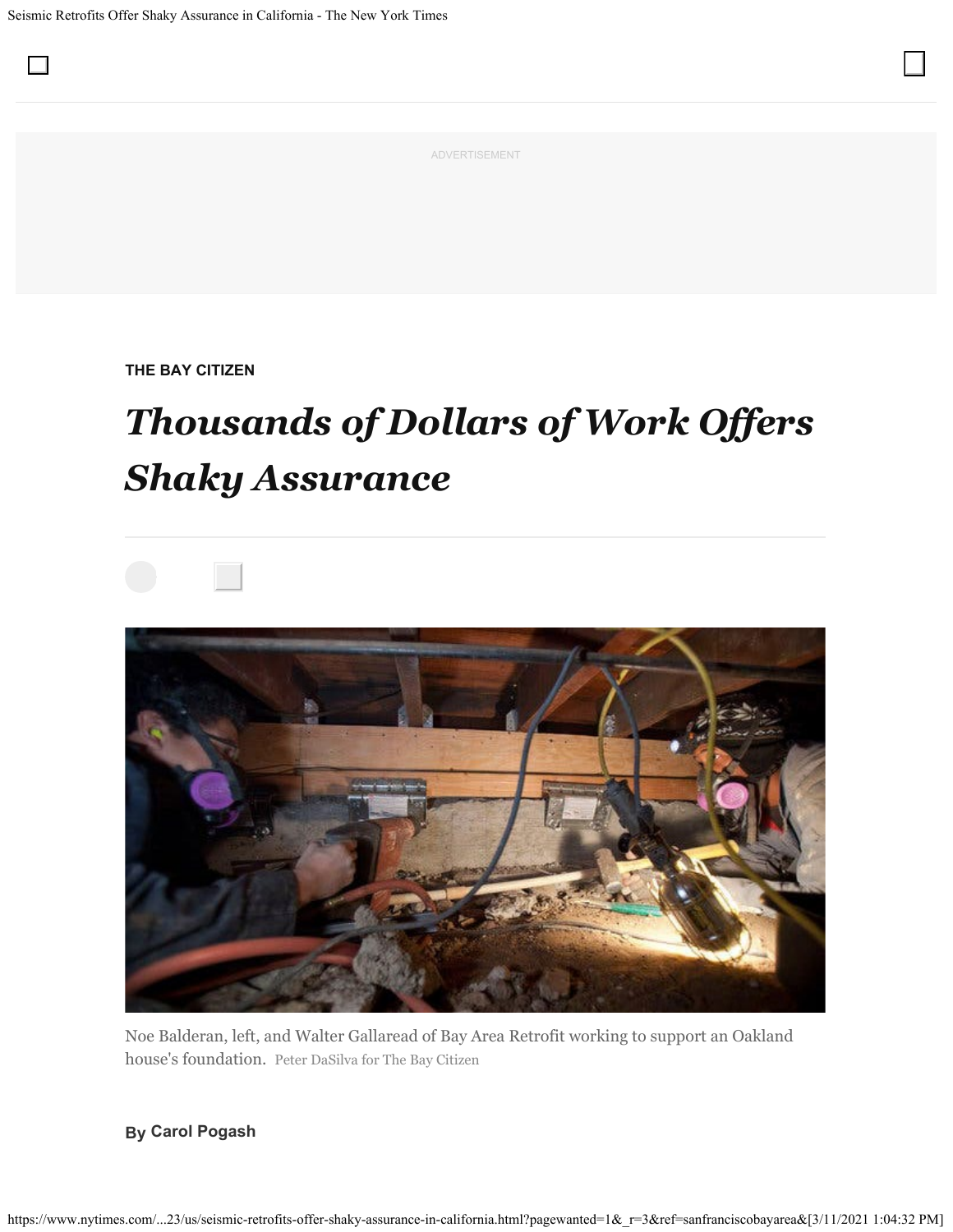Dec. 22, 2011

Craig Irving just bought a 1920s bungalow in the Rockridge neighborhood of Oakland last October "and the house starts to move," he said. The fact that his new house had been seismically retrofitted — a common procedure to reinforce older buildings in the Bay Area against possible earthquake damage — had been a selling point, he said, but even so his first thought was, "Please don't let this be the big one."

A home inspector he hired gave him the bad news: A part of the previous retrofit job was "virtually decorative." Mr. Irving, who is in the catastrophic risk insurance business, said his house is 1.3 miles from the [Hayward Fault](http://seismo.berkeley.edu/hayward/hayward.overview.html) [Zone](http://seismo.berkeley.edu/hayward/hayward.overview.html), and his wife is five months pregnant. He said it will cost \$7,500 to have the house re-retrofitted.

Many homeowners are paying to have their houses seismically retrofitted after the recent swarm of earthquakes along the Hayward Fault Zone. But the owners may be unaware that California does not have mandatory statesanctioned standards for seismic retrofits, and does not offer specific licenses for retrofit contractors.

"As long as a contractor doesn't do something that will hurt the house, anything is allowed," said Peter I. Yanev, a structural and earthquake engineer in Orinda and co-author of the book "[Peace of Mind in](http://www.theearthquakebook.com/) [Earthquake Country.](http://www.theearthquakebook.com/)"

Three years ago Carol Dutra-Vernaci paid a contractor thousands of dollars to do seismic retrofits of both her rental property and her office. "Everything was fine," she said, until this year, when Thor Matteson, a structural engineer, crawled underneath.

The hardware used by the contractor was "only 20 percent as strong as I would want to see in a retrofit," Mr. Matteson said after inspecting the previous work. Ms. Dutra-Vernaci, who is in charge of Union City's disaster preparedness program, said she was unhappy to have to pay an additional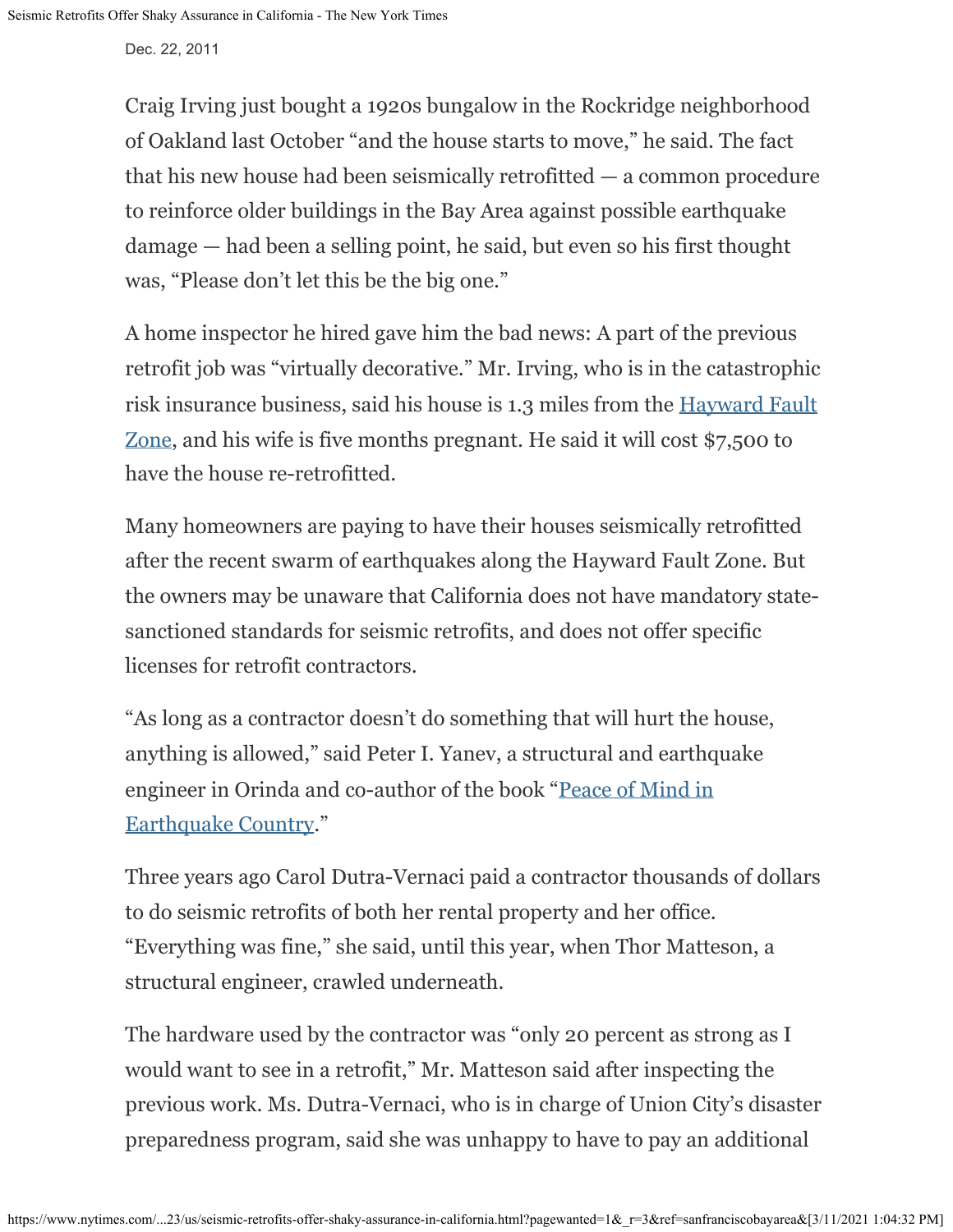\$12,000 to strengthen the two structures that she thought had already been retrofitted properly. But now, she said, "I have peace of mind."

Bay Area residents in older homes who have paid for seismic retrofits "live with a false sense of security," said Danielle Hutchings, an engineer who coordinates the earthquake and hazards program at the Association of Bay Area Governments. By her estimate, one-third to two-thirds of home retrofits in the Bay Area are inadequate to prevent structural damage in the event of a major earthquake.

When the next big quake hits — one is predicted in the next  $30$  years — Ms. Hutchings's agency warns that 150,000 homes will be left uninhabitable and thousands will be homeless.

"It's not a great message if we were to come out and say strongly, 'Your house is retrofitted but it was probably done wrong and you need to do it again,' " Ms. Hutchings said.

But that is indeed the message homeowners need to hear, according to structural and seismic engineers and local building officials.

Although many governmental agencies have a stake in earthquake preparedness, none oversees the seismic retrofit industry. Even though California issues contractor licenses for painting, dry walls, fencing and landscaping, there is no license for seismic retrofitting. Contractors can and do make unsubstantiated claims and use substandard hardware. The state's seismic retrofit code is voluntary. Building inspectors approve projects as long as houses are not left weaker than before.

In 2006, The Contra Costa Times commissioned two veteran building officials and seismic safety experts to inspect 35 retrofitted houses along the Hayward Fault in Oakland, Berkeley, El Cerrito and Albany. Only 11 of the houses "would probably withstand the shaking of a high magnitude temblor," they concluded.

Little has changed since 2006, said William Schock, one of the inspectors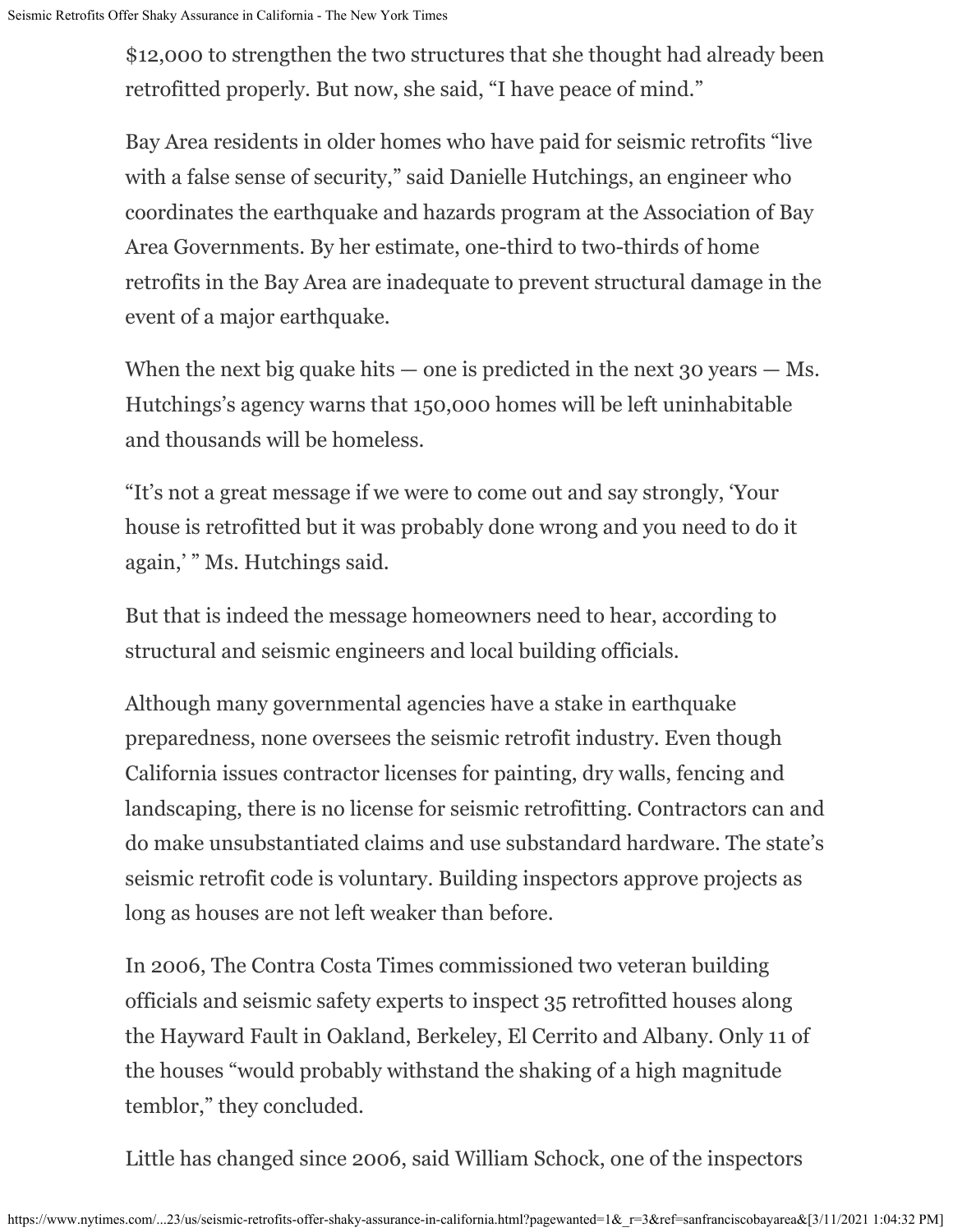in the newspaper's study and the chief building official in San Leandro. San Leandro offers training and classes in seismic retrofitting for contractors and homeowners.

Kelly Cobeen, a structural engineer with Wiss, Janney, Elstner Associates in Emeryville, said some contractors are qualified to do retrofits and some are not. "Lots of times a contractor will say, 'I know things I can do that make it better,' and sometimes they do and sometimes they don't," she said.



Anchor bolts used in the project. Peter DaSilva for The Bay Citizen

Homeowners can be attracted by impressive Web sites. For example, Earthquakesafety.com asserts that its "highly skilled inspectors attend regular training programs," and lists programs from four federal, state and local agencies. Two of the agencies no longer exist. Of the remaining two, one has not offered a class in five years, the other in two years.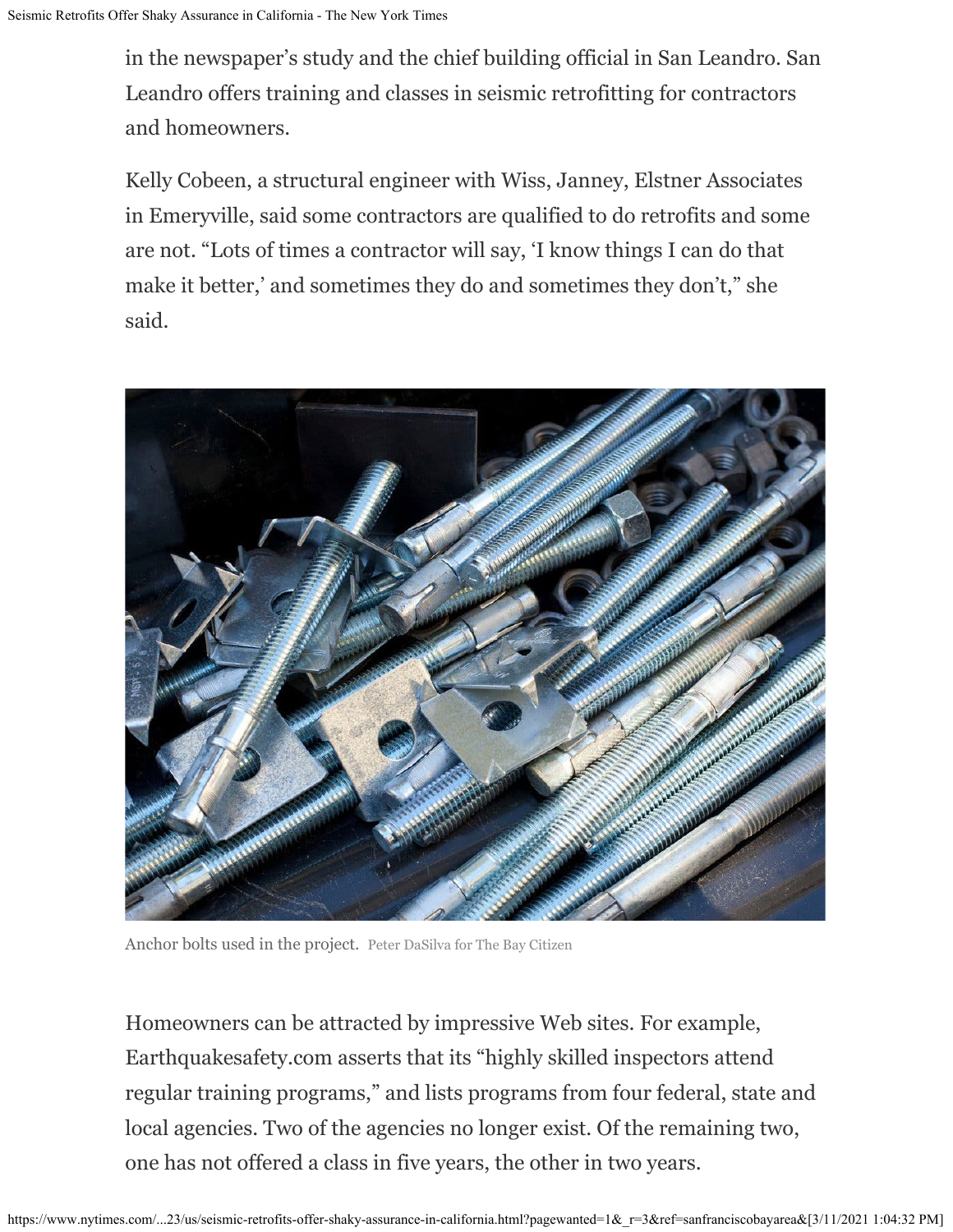In a phone interview, Wayne Harrison, the owner of Earthquake Safety in Berkeley, described the information on his Web site as "marketing."

"There is no formal training for retrofitting," Mr. Harrison said. What counts, he said, is experience. Earthquake Safety has been in business since 1984, and has retrofitted thousands of homes, he said.

But a history of retrofitting is no guarantee that the houses will be protected.

Many retrofit contractors, including Mr. Harrison, use angle irons to anchor floors to foundations, even though they are not as effective as other hardware that costs about the same.

Mr. Harrison said he has to work within homeowners' budgets. "We use decent solutions that are not perfect," he said.

If a one- or two-story house sits on flat land, retrofitting can be a do-ityourself effort. A simple retrofit might consist of bracing the short wall between the floor and the foundation with plywood, bolting it to the foundation and connecting it to the floor. Directions can be found on the Internet.

Staeppan Snyder bought his house in Berkeley in 2008, and found that the previous retrofit was insufficient.

"It's pretty unbelievable," Mr. Snyder said. "We have standards for electrical and plumbing, and I understand this is a more difficult area," Mr. Snyder said. "It's kind of disturbing that there are no regulations in place or inspection standards."

The state adopted a seismic retrofit code last year but it is voluntary and applies only to simple houses on flat land. Contractors are not required to follow the state code, said Janiele Maffei, chief mitigation officer for the California Earthquake Authority.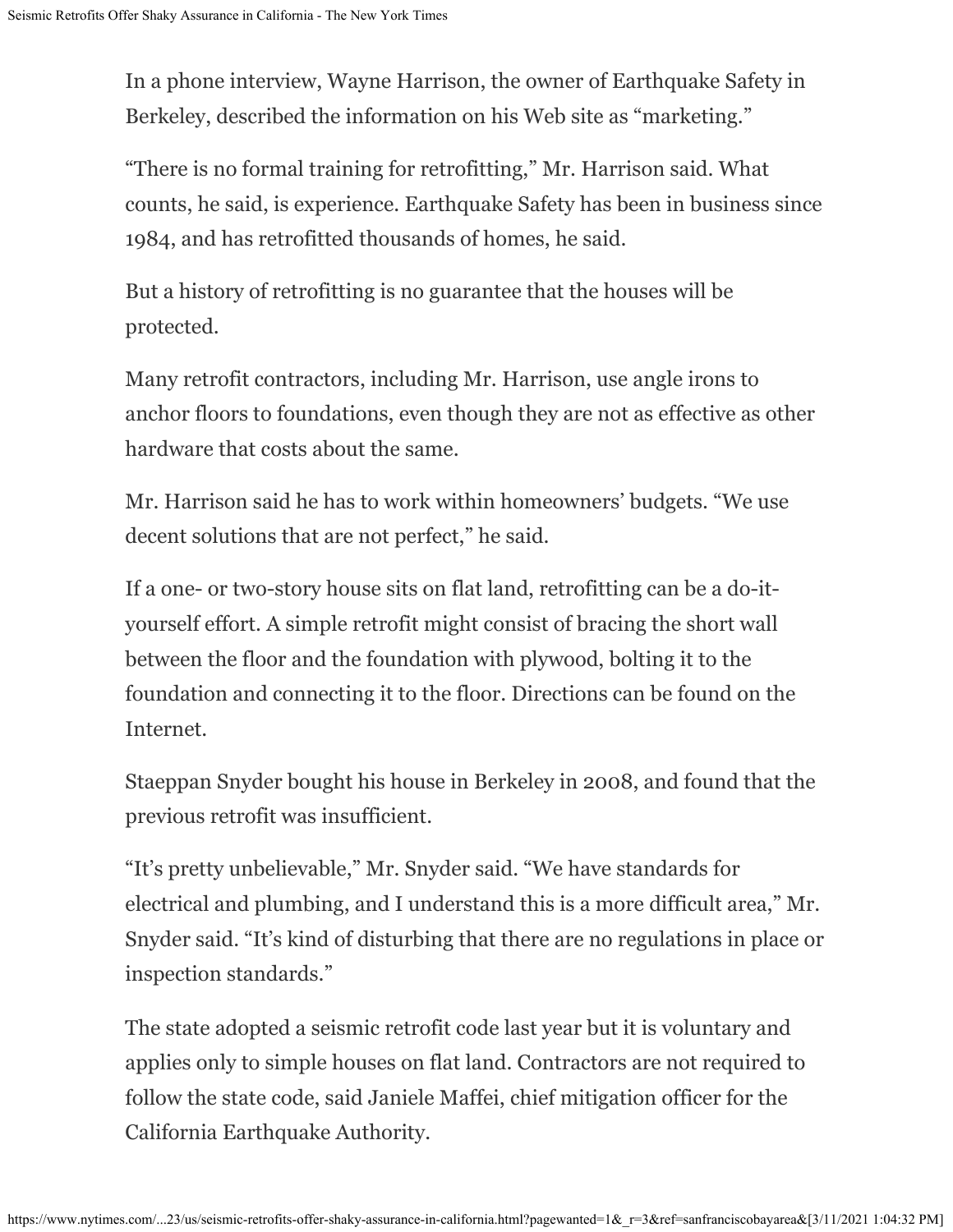The earthquake authority is a publicly managed organization created by the Legislature in 1996 to offer catastrophic earthquake insurance policies and to educate homeowners on earthquake safety. Through its member insurance companies, it sells most of the residential insurance policies in the state.

Ms. Maffei said the authority will begin a pilot project next year offering rebates to homeowners who retrofit their homes, but the agency will not address the issue of training and testing contractors, she said.

"There are others that do that," she said, pointing to training by the Association of Bay Area Governments.

The association halted its contractor retrofit training nearly six years ago, after the organization learned that some of the contractors it had trained were responsible for some of the poorly retrofitted homes in The Contra Costa Times article, Ms. Hutchings said.

"We will revamp and strengthen it and do it again," Ms. Hutchings said of the training programs, adding, "We are not in the business of testing and licensing. The state really should take this up."

"A lot of bad stuff is going on," said Tom Anderson, a mechanical engineer who has specialized in seismic work for 22 years.

"That's the kicker," he said. "If a contractor does substandard work, you won't know it until after the earthquake."

ADVERTISEMENT

[©](https://help.nytimes.com/hc/en-us/articles/115014792127-Copyright-notice) [2021](https://help.nytimes.com/hc/en-us/articles/115014792127-Copyright-notice) [The New York Times Company](https://help.nytimes.com/hc/en-us/articles/115014792127-Copyright-notice)

[NYTCo](https://www.nytco.com/) [Contact Us](https://help.nytimes.com/hc/en-us/articles/115015385887-Contact-Us) [Accessibility](https://help.nytimes.com/hc/en-us/articles/115015727108-Accessibility) [Work with us](https://www.nytco.com/careers/) [Advertise](https://nytmediakit.com/) [T Brand Studio](http://www.tbrandstudio.com/) [Your Ad Choices](https://www.nytimes.com/privacy/cookie-policy#how-do-i-manage-trackers) [Privacy Policy](https://www.nytimes.com/privacy/privacy-policy) [Terms of Service](https://help.nytimes.com/hc/en-us/articles/115014893428-Terms-of-service)